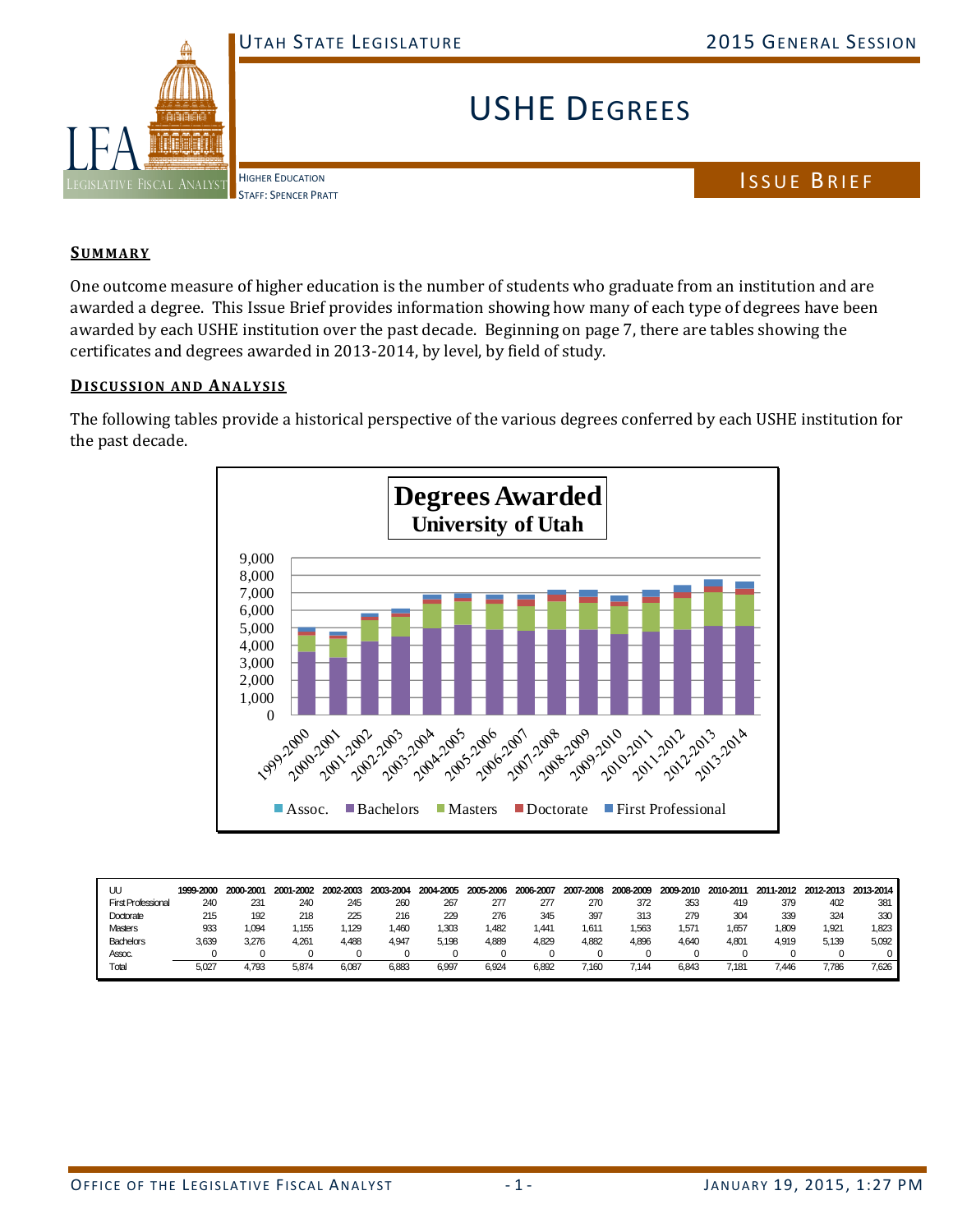

| USU                       | 1999-2000 | 2000-2001 | 2001-2002 | 2002-2003 | 2003-2004 | 2004-2005 | 2005-2006 | 2006-2007 | 2007-2008 | 2008-2009 | 2009-2010 | 2010-2011 | 2011-2012 | 2012-2013 | 2013-2014 |
|---------------------------|-----------|-----------|-----------|-----------|-----------|-----------|-----------|-----------|-----------|-----------|-----------|-----------|-----------|-----------|-----------|
| <b>First Professional</b> |           |           |           |           |           |           |           |           |           |           |           |           |           |           |           |
| Doctorate                 |           | 66        | 69        | 59        | 64        | 69        | 8         | 85        | 97        | 88        | 88        | '11       | 94        | 105       | 109       |
| <b>Masters</b>            | 726       | 769       | 806       | 924       | 905       | 811       | 849       | 738       | 852       | 696       | 831       | 862       | 990       | 895       | 927       |
| <b>Bachelors</b>          | 2,648     | 2.644     | 2.582     | 2.773     | 2,799     | 3,097     | 3.237     | 2,853     | 3,005     | 2.968     | 3.040     | 3,232     | 3.37'     | 3,557     | 3.548     |
| Assoc.                    |           | 66        | 100       | 92        | 152       | 210       | 324       | 262       | 376       | 493       | 485       | 860       | 973       | 851       | ,000      |
| Total                     | 3,517     | 3.545     | 3.557     | 3.848     | 3,920     | 4.187     | .49       | 3.938     | 1.33C     | 4,245     | .449      | 5.071     | 5.433     | 5.412     | 5.590     |

(Note: Beginning in 2010-2011, USU Associate Degrees include those awarded at USU-Eastern).



| <b>WSU</b>       | 1999-2000 | 2000-2001 | 2001-2002 | 2002-2003 | 2003-2004 | 2004-2005 | 2005-2006 | 2006-2007 | 2007-2008 | 2008-2009 | 2009-2010 | 2010-2011 | 2011-2012 | 2012-2013 | 2013-2014 |
|------------------|-----------|-----------|-----------|-----------|-----------|-----------|-----------|-----------|-----------|-----------|-----------|-----------|-----------|-----------|-----------|
| Doctorate        |           |           |           |           |           |           |           | 0         |           |           |           |           |           |           |           |
| <b>Masters</b>   |           | 82        | 86        | 135       | 142       | 165       | 155       | 171       | 195       | 194       | 231       | 261       | 292       | 301       | 272       |
| <b>Bachelors</b> | 1,678     | 1,681     | .803      | 1.949     | 2,096     | 2,070     | .846      | .940      | 1,881     | 1,872     | 1.980     | 2.029     | 2.157     | 2,360     | 2,349     |
| Assoc.           | .259      | 1,551     | .442      | .319      | 1,472     | .542      | .485      | .630      | 1,677     | 1,851     | 1.850     | .798      | 1.997     | 1.995     | 1,994     |
| Total            | 3,014     | 3,314     | 3,331     | 3,403     | 3,710     | 3,777     | 3,486     | 3,741     | 3,753     | 3,917     | 4.061     | 4,088     | 4,446     | 4,656     | 4,615     |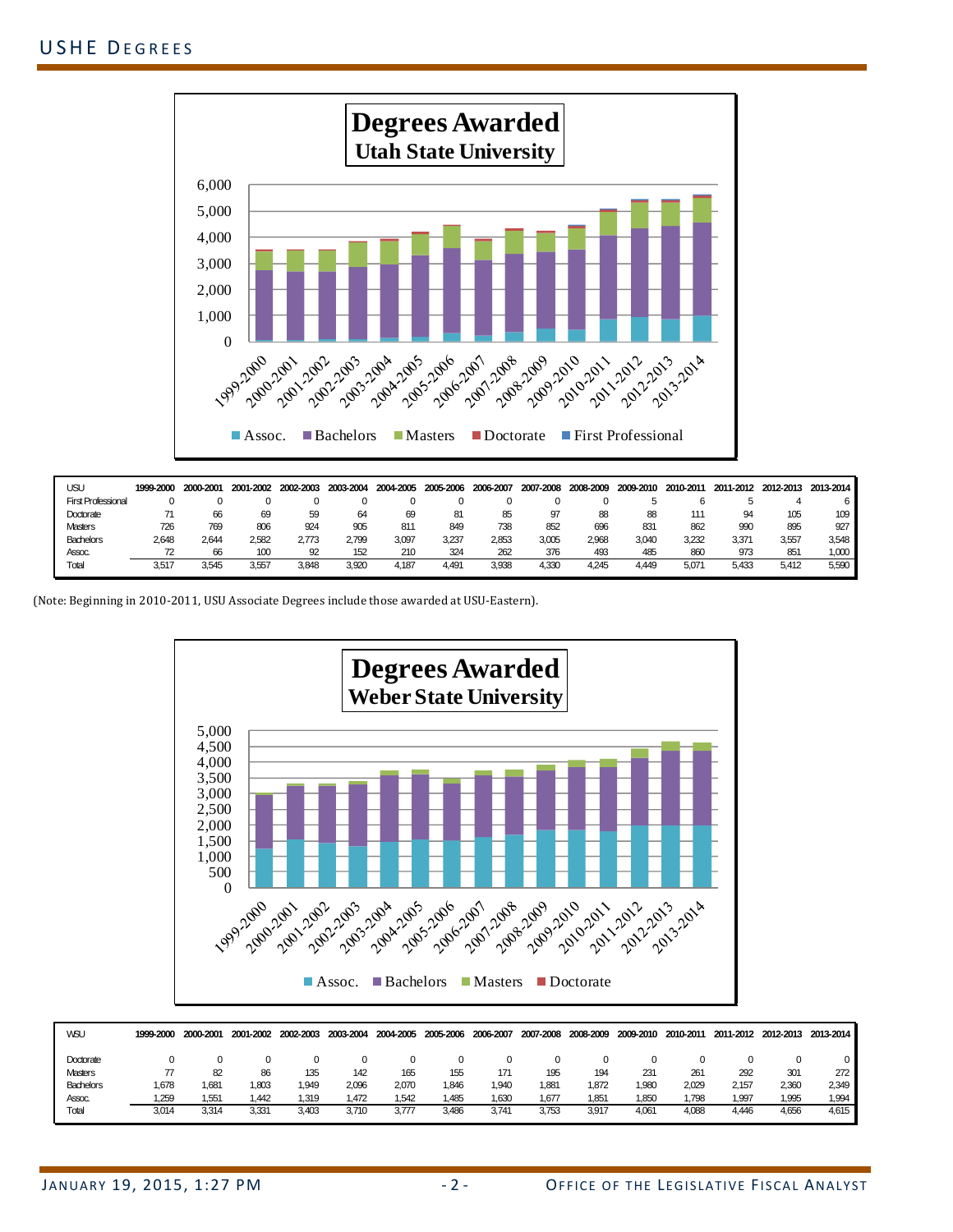

| SUU            | 1999-2000 | 2000-2001 | 2001-2002 | 2002-2003 | 2003-2004 | 2004-2005 | 2005-2006 | 2006-2007 |      | 2007-2008 2008-2009 2009-2010 |      | 2010-2011 | 2011-2012 |       | 2012-2013 2013-2014 |
|----------------|-----------|-----------|-----------|-----------|-----------|-----------|-----------|-----------|------|-------------------------------|------|-----------|-----------|-------|---------------------|
| Doctorate      |           |           |           |           |           |           |           |           |      |                               |      |           |           |       |                     |
| <b>Masters</b> | 107       | 121       | 111       | 79        | 88        | 100       | 178       | 204       | 262  | 307                           | 352  | 420       | 314       | 315   | 265                 |
| Bachelors      | 839       | 871       | 862       | 873       | 819       | 854       | 899       | 886       | 880  | 909                           | 927  | 938       | 925       | 988   | 954                 |
| Assoc.         | 88        | 63        | 62        | 47        | 45        | 33        | QΔ        | 168       | 209  | 323                           | 317  | 359       | 352       | 421   | 337                 |
| Total          | .034      | .055      | .035      | 999       | 952       | 987       |           | .258      | ,351 | 1,539                         | .596 | . 717     | 1.591     | 1,724 | 1.556               |



| UVU              | 1999-2000 | 2000-2001 | 2001-2002 | 2002-2003 | 2003-2004 | 2004-2005 | 2005-2006 | 2006-2007 | 2007-2008 | 2008-2009 | 2009-2010 | 2010-2011 | 2011-2012 |       | 2012-2013 2013-2014 |
|------------------|-----------|-----------|-----------|-----------|-----------|-----------|-----------|-----------|-----------|-----------|-----------|-----------|-----------|-------|---------------------|
| Doctorate        |           |           |           |           |           |           |           |           |           |           |           |           |           |       |                     |
| <b>Masters</b>   |           |           |           |           |           |           |           |           |           |           |           |           | 24        | -69   | 52                  |
| <b>Bachelors</b> | 414       | 522       | 732       | .022      | .245      | . 189     | .291      | 479. ا    | 1.532     | .772      | .980      | 2.276     | 2.612     | 2.739 | 2.825               |
| Assoc.           | .655      | 1.853     | 2.086     | 2.239     | .983      | 2.072     | .832      | 1.781     | 1.716     | .651      | .689      | 1.814     | 1.831     | 1.768 | 2,280               |
| Total            | 2,069     | 2.375     | 2.818     | 3.26      | 3,228     | 3,261     | 3.123     | 3.260     | 3,248     | 3,423     | 3,680     | 4.108     | 4,467     | 4.576 | 5.157               |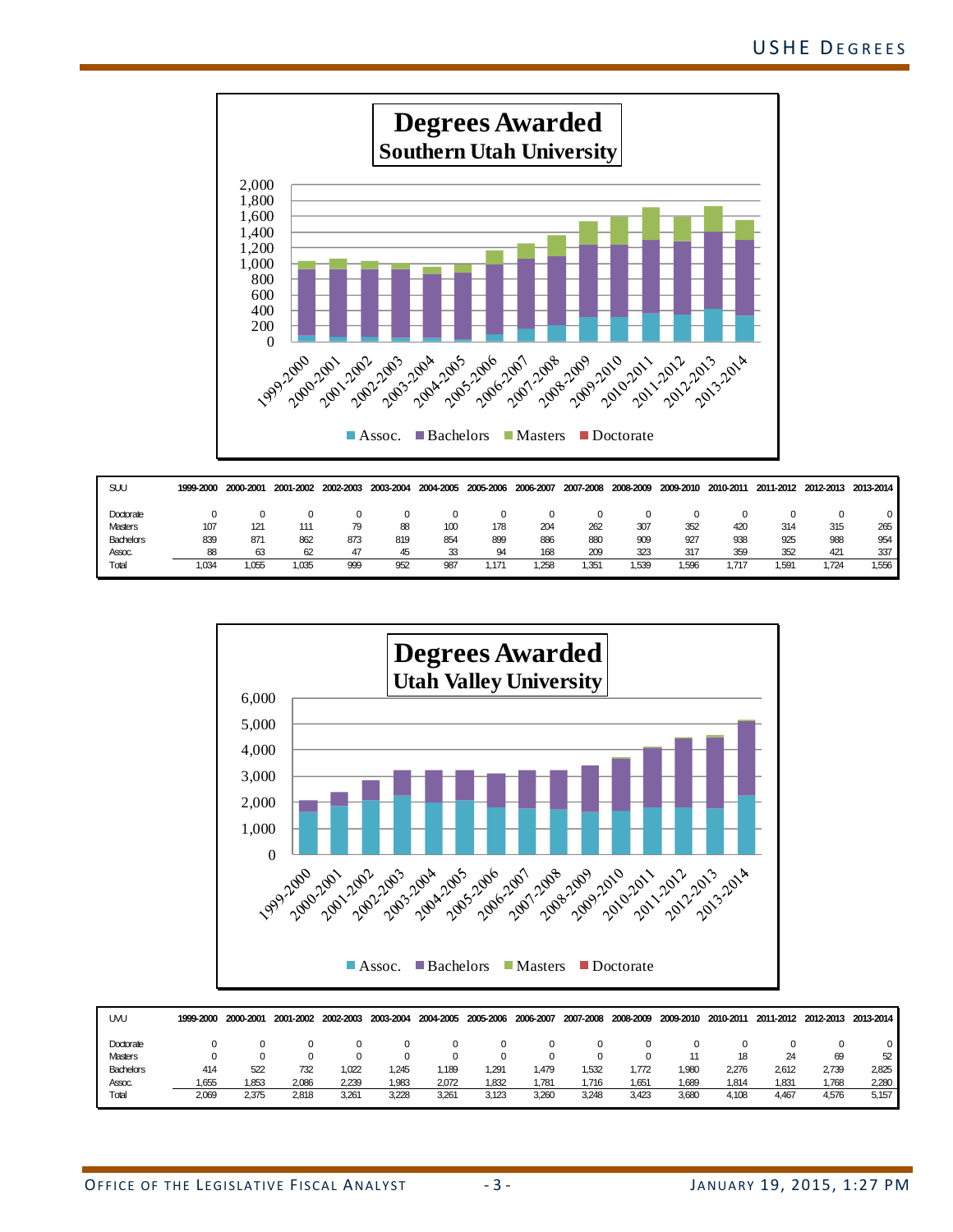

| Snow           | 1999-2000 | 2000-2001 | 2001-2002 | 2002-2003 | 2003-2004 | 2004-2005 | 2005-2006  | 2006-2007 |     | 2007-2008 2008-2009 2009-2010 |     |     | 2010-2011 2011-2012 |     | 2012-2013 2013-2014 |
|----------------|-----------|-----------|-----------|-----------|-----------|-----------|------------|-----------|-----|-------------------------------|-----|-----|---------------------|-----|---------------------|
| Doctorate      |           |           |           |           |           |           |            | 0         |     |                               |     |     |                     |     |                     |
| <b>Masters</b> |           |           |           |           |           |           | $^{(1)}$   | $^{(1)}$  |     |                               |     |     |                     |     |                     |
| Bachelors      |           |           |           |           |           |           | $^{\circ}$ | 0         |     |                               |     |     |                     |     |                     |
| Assoc.         | 736       | 700       | 765       | 727       | 728       | 683       | 758        | 676       | 616 | 589                           | 653 | 748 | 807                 | 731 | 694                 |
| Total          | 736       | 700       | 765       | 727       | 728       | 683       | 758        | 676       | 616 | 589                           | 653 | 748 | 807                 | 731 | 701                 |



| <b>DSU</b>       | 1999-2000 | 2000-2001 | 2001-2002 | 2002-2003 | 2003-2004 | 2004-2005 | 2005-2006 | 2006-2007 | 2007-2008 | 2008-2009 | 2009-2010 | 2010-2011 | 2011-2012 |        | 2012-2013 2013-2014 |
|------------------|-----------|-----------|-----------|-----------|-----------|-----------|-----------|-----------|-----------|-----------|-----------|-----------|-----------|--------|---------------------|
| Doctorate        |           |           |           |           |           |           |           |           |           |           |           |           |           |        |                     |
| <b>Masters</b>   |           |           |           |           |           |           |           |           |           |           |           |           |           |        |                     |
| <b>Bachelors</b> |           |           |           | 63        | 102       |           | 118       | 134       | 150       | 213       | 318       | 382       | 483       | 512    | 509                 |
| Assoc.           | 735       | 724       | 801       | 845       | 811       | 846       | 804       | 864       | 741       | 778       | 894       | .080      | .131      | 1.132  | 1.150               |
| Total            | 735       | 725       | 838       | 908       | 913       | 940       | 922       | 998       | 891       | 991       | .212      | .462      | .614      | 644، ن | 1,659               |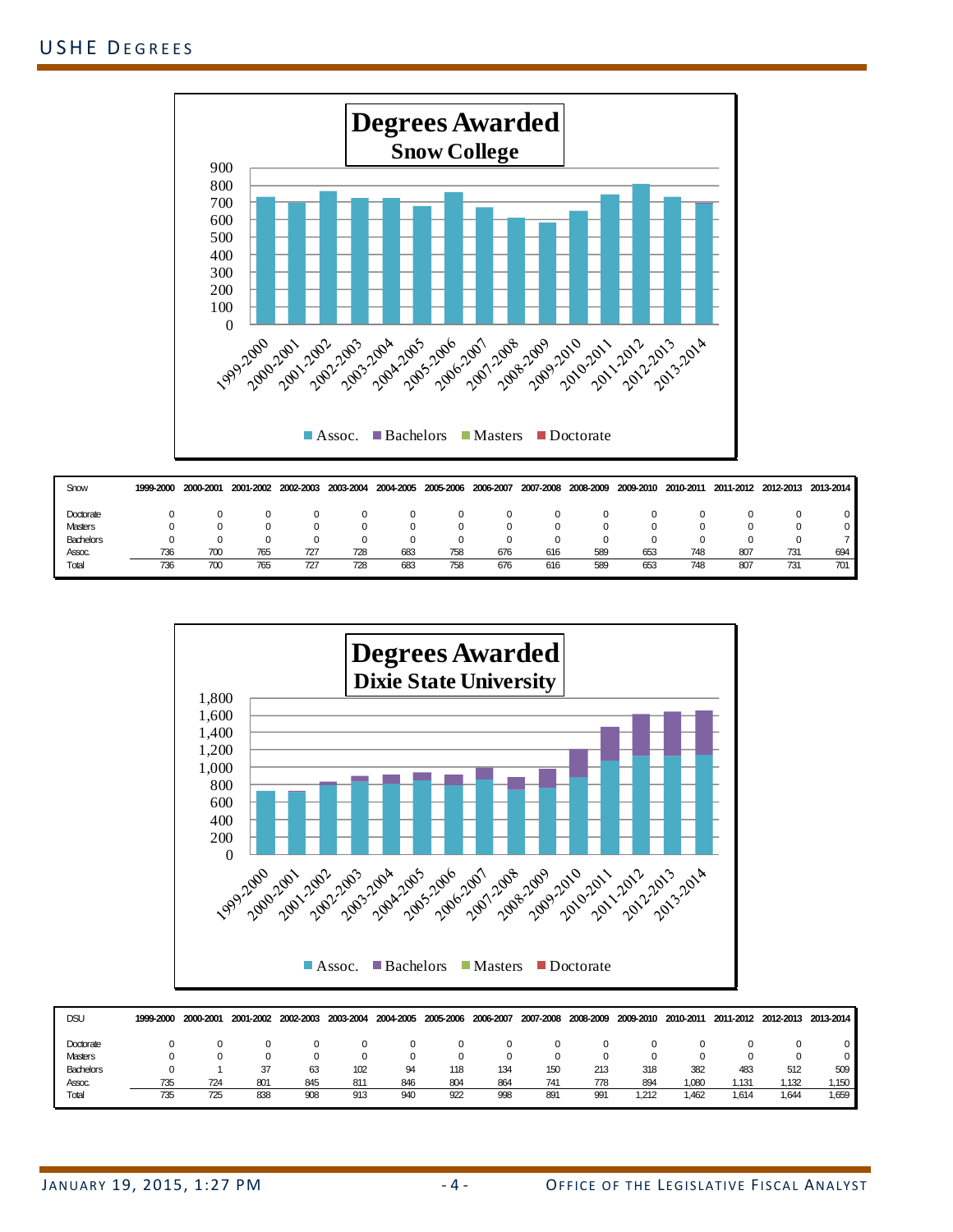

| CEU              | 1999-2000 | 2000-2001 |     | 2001-2002 2002-2003 | 2003-2004 | 2004-2005 | 2005-2006 | 2006-2007 | 2007-2008 | 2008-2009 |     |  | 2009-2010 2010-2011 2011-2012 2012-2013 2013-2014 |
|------------------|-----------|-----------|-----|---------------------|-----------|-----------|-----------|-----------|-----------|-----------|-----|--|---------------------------------------------------|
| Doctorate        |           |           |     |                     |           |           |           |           |           |           |     |  |                                                   |
| Masters          |           |           |     |                     |           |           |           |           |           |           |     |  |                                                   |
| <b>Bachelors</b> |           |           |     |                     |           |           |           |           |           |           |     |  |                                                   |
| Assoc.           | 464       | 448       | 464 | 494                 | 463       | 452       | 435       | 373       | 312       | 302       | 330 |  |                                                   |
| Total            | 464       | 448       | 464 | 494                 | 463       | 452       | 435       | 373       | 312       | 302       | 330 |  |                                                   |

(Note: Beginning in 2010-2011, Associate Degrees awarded are included with those awarded at USU).



| <b>SLCC</b>    | 1999-2000 | 2000-2001 | 2001-2002 | 2002-2003 | 2003-2004      |       | 2004-2005 2005-2006 2006-2007 |       | 2007-2008 | 2008-2009 | 2009-2010 | 2010-2011 | 2011-2012 |       | 2012-2013 2013-2014 |
|----------------|-----------|-----------|-----------|-----------|----------------|-------|-------------------------------|-------|-----------|-----------|-----------|-----------|-----------|-------|---------------------|
| Doctorate      |           |           |           |           |                |       |                               |       |           |           |           |           |           |       |                     |
| <b>Masters</b> |           |           |           |           |                |       |                               |       |           |           |           |           |           |       |                     |
| Bachelors      |           |           |           |           |                |       |                               |       |           |           |           |           |           |       |                     |
| Assoc.         | .968      | 2,247     | 2,556     | 2.461     | $2.57^{\circ}$ | 2,786 | 2,829                         | 2,692 | 2,902     | 3,001     | 3.384     | 3.413     | 3,550     | 3,485 | 3,782               |
| Total          | 1,968     | 2,247     | 2,556     | 2.461     | $2,57^\circ$   | 2,786 | 2,829                         | 2,692 | 2,902     | 3,001     | 3.384     | 3,413     | 3,550     | 3,485 | 3,782               |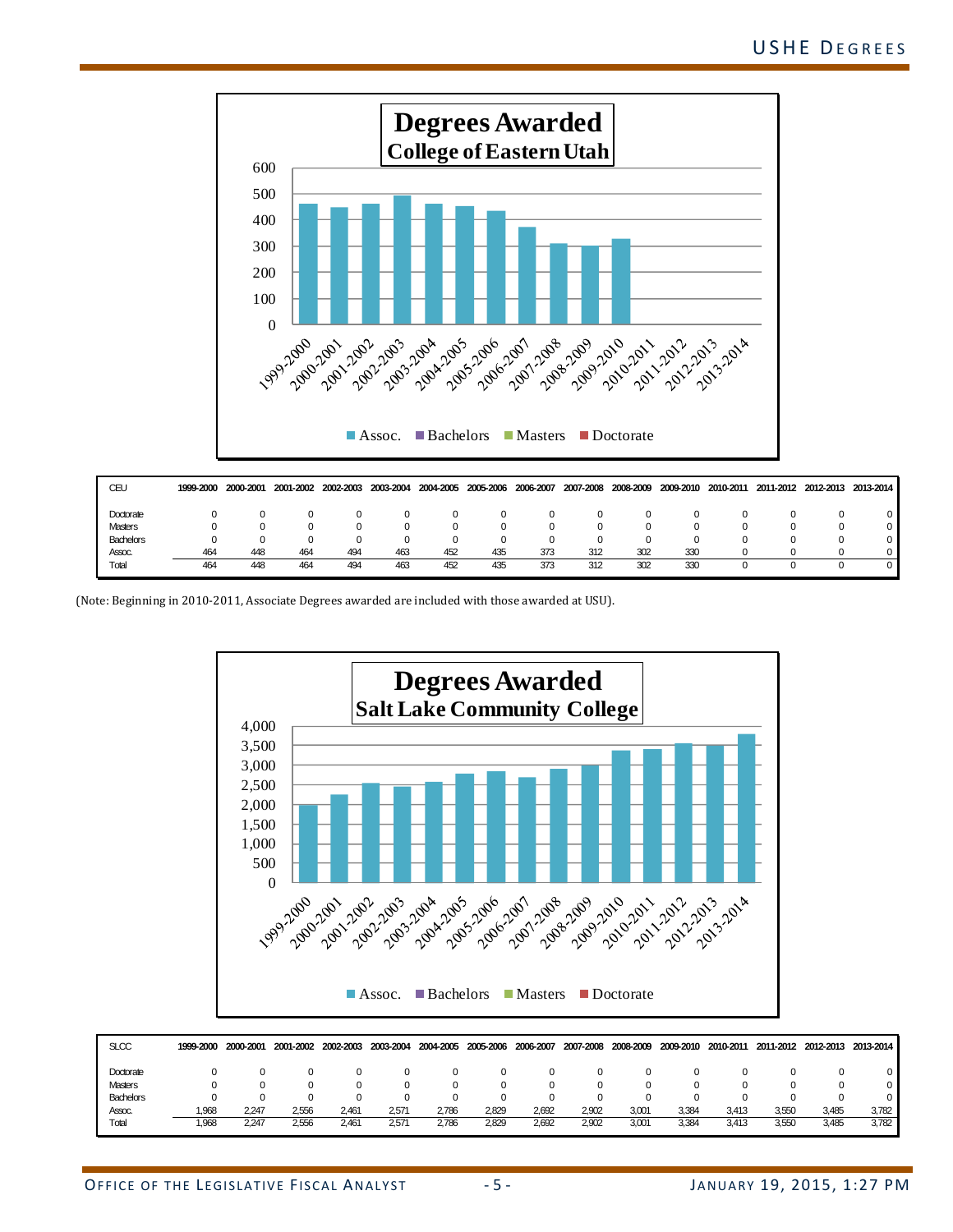

| USHE                      | 1999-2000 | 2000-2001    | 2001-2002 | 2002-2003 | 2003-2004 | 2004-2005 | 2005-2006 | 2006-2007 | 2007-2008 | 2008-2009 | 2009-2010 | 2010-2011 | 2011-2012 | 2012-2013 | 2013-2014 |
|---------------------------|-----------|--------------|-----------|-----------|-----------|-----------|-----------|-----------|-----------|-----------|-----------|-----------|-----------|-----------|-----------|
| <b>First Professional</b> | 240       | $23^{\circ}$ | 240       | 245       | 260       | 267       | 277       |           | 270       | 372       | 358       | 425       | 384       | 406       | 387       |
| Doctorate                 | 286       | 258          | 287       | 284       | 280       | 298       | 357       | 430       | 494       | 401       | 367       | 415       | 433       | 429       | 439       |
| <b>Masters</b>            | .843      | 2.066        | 2.158     | 2.267     | 2.595     | 2,379     | 2.664     | 2.554     | 2,920     | 2,760     | 2.996     | 3,218     | 3.429     | 3.501     | 3,339     |
| <b>Bachelors</b>          | 9.218     | 8.995        | 10,277    | 1.168     | 12.008    | 12,502    | 12.280    | 12.121    | 12,330    | 12.630    | 12.885    | 13.658    | 14.467    | 15,295    | 15.284    |
| Assoc.                    | 6,977     | 1.652        | 8.276     | 8,224     | 8,225     | 8,624     | 8,561     | 8.446     | 8,549     | 8,988     | 9,602     | 10,072    | 10,641    | 10,383    | 11,237    |
| Total                     | 18.564    | 19.202       | 21.238    | 22.188    | 23.368    | 24,070    | 24.139    | 23.828    | 24.563    | 25.151    | 26.208    | 27.788    | 29.354    | 30.014    | 30.686    |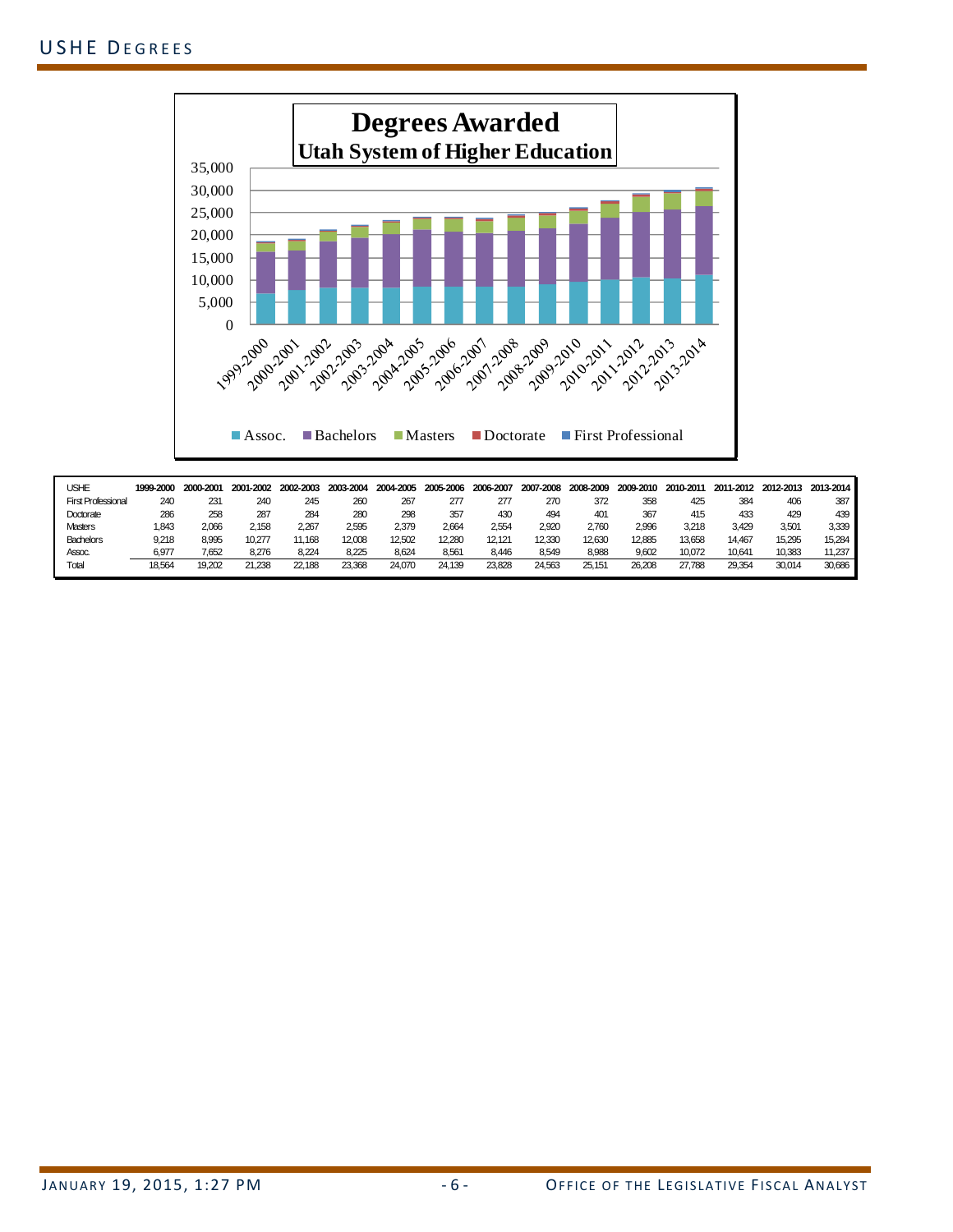|                                                                       |                |     | <b>Certificates Awarded</b><br>2013-2014 |     |                |                |                |             |                |
|-----------------------------------------------------------------------|----------------|-----|------------------------------------------|-----|----------------|----------------|----------------|-------------|----------------|
| <b>Field of Study</b>                                                 | U of U*        | USU | WSU                                      | SUU | <b>UVU</b>     | Snow           | DSU            | <b>SLCC</b> | Total          |
| <b>Agriculture and Natural Resources</b>                              |                | 14  |                                          |     |                |                |                |             | 14             |
| Architecture and Related Studies                                      |                |     |                                          |     |                |                |                |             | 0              |
| Area, Ethnic, and Cultural Studies                                    |                | 4   |                                          |     |                |                |                |             | 4              |
| <b>Biological Sciences/Life Sciences</b>                              |                |     |                                          |     |                |                |                | 1           | 1              |
| <b>Business and Marketing</b>                                         |                | 5   | 13                                       |     | 3              | $\overline{2}$ | $\overline{2}$ | 36          | 61             |
| Communications                                                        | 2              |     |                                          |     |                |                |                | 22          | 24             |
| <b>Computer and Information Sciences</b>                              | 9              |     | 3                                        |     | 9              |                | 3              | 120         | 144            |
| Education                                                             | 36             |     |                                          |     | 4              |                |                |             | 40             |
| Engineering and Related Technologies                                  | 10             | 106 |                                          | 2   | $\overline{2}$ |                |                | 17          | 137            |
| English Language and Literature                                       |                |     | 8                                        | 3   | $\overline{2}$ |                |                | 3           | 16             |
| <b>Family and Consumer Sciences</b>                                   | $\overline{2}$ |     |                                          |     |                |                |                |             | $\overline{2}$ |
| Foreign Languages                                                     |                |     |                                          |     |                |                |                |             | $\Omega$       |
| <b>Health Professions</b>                                             | 16             | 64  | 40                                       |     | 5              | 39             | 313            | 263         | 740            |
| History                                                               |                |     |                                          |     |                |                |                |             | 0              |
| Law and Legal Studies                                                 | 11             |     |                                          |     | $\mathbf{1}$   |                |                |             | 12             |
| Liberal Arts and Sciences/General Studies                             | 49             |     |                                          |     |                |                |                |             | 49             |
| <b>Mathematics and Statistics</b>                                     |                |     |                                          |     |                |                |                |             | 0              |
| Other                                                                 | 56             | 4   | 3                                        |     |                |                |                |             | 63             |
| <b>Other Vocational Studies</b>                                       |                | 8   | 5                                        |     | 59             | 3              | 26             | 171         | 272            |
| Philosophy                                                            |                |     |                                          |     |                |                |                |             | 0              |
| Physical Sciences and Science Technology                              |                |     |                                          |     |                |                |                |             | 0              |
| Psychology                                                            | 25             |     |                                          |     |                |                |                |             | 25             |
| Social Sciences and Public Administration                             | 174            |     | 3                                        | 4   |                |                |                | 13          | 194            |
| Visual and Performing Arts                                            | $\overline{7}$ |     |                                          |     |                |                |                |             | $\overline{7}$ |
| Total                                                                 | 397            | 205 | 75                                       | 9   | 85             | 44             | 344            | 646         | 1,805          |
| * U of U Certificates are Post-Bachelor and Post-Master certificates. |                |     |                                          |     |                |                |                |             |                |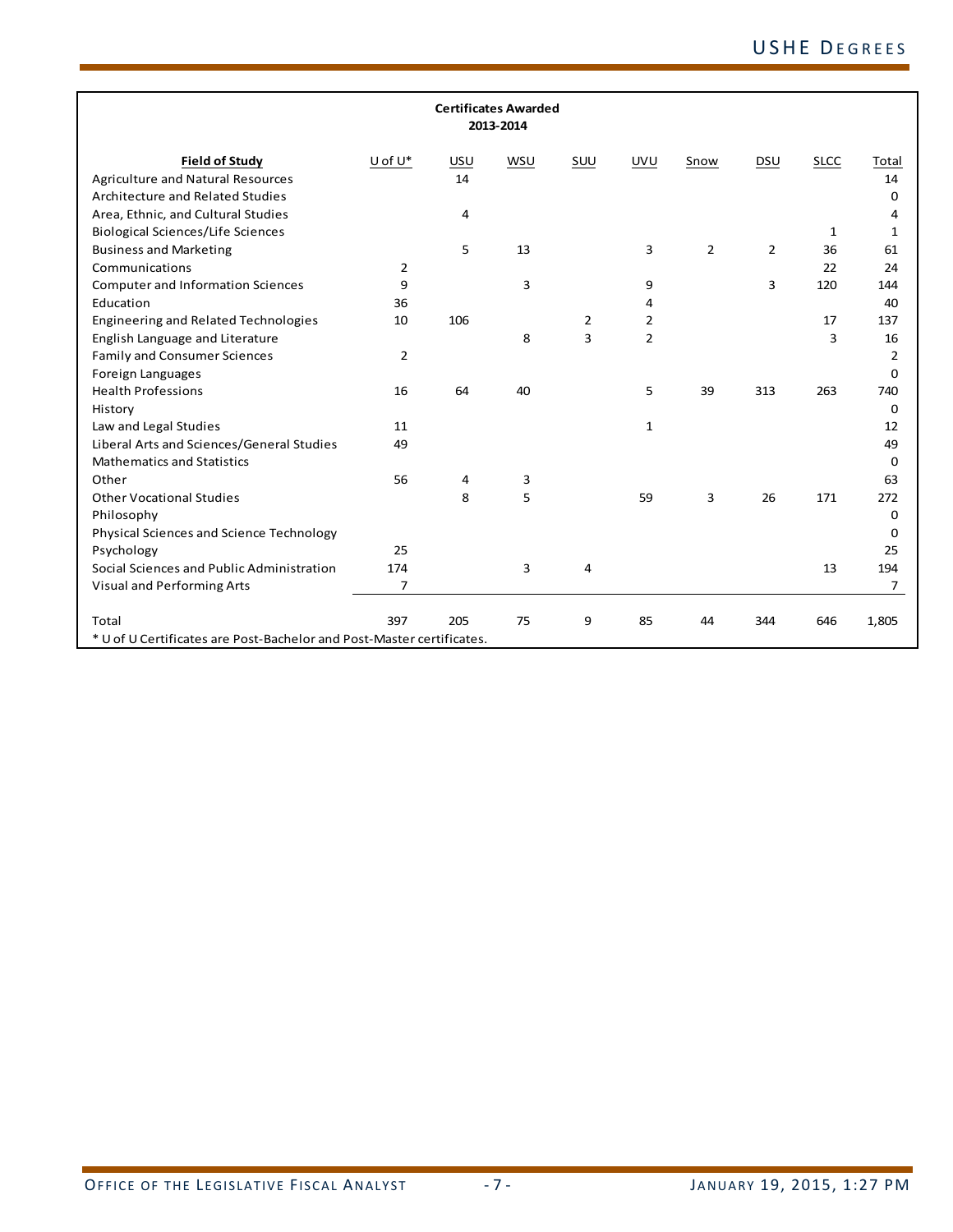|                                           |        |       | <b>Associates Degrees Awarded</b><br>2013-2014 |                |            |              |              |             |        |
|-------------------------------------------|--------|-------|------------------------------------------------|----------------|------------|--------------|--------------|-------------|--------|
| <b>Field of Study</b>                     | U of U | USU   | WSU                                            | SUU            | <b>UVU</b> | Snow         | DSU          | <b>SLCC</b> | Total  |
| <b>Agriculture and Natural Resources</b>  |        | 19    |                                                | 6              |            | 12           |              |             | 37     |
| Architecture and Related Studies          |        |       |                                                |                |            |              |              |             | 0      |
| Area, Ethnic, and Cultural Studies        |        |       |                                                |                |            |              |              |             | 0      |
| <b>Biological Sciences/Life Sciences</b>  |        |       |                                                |                | 17         | 9            |              | 22          | 48     |
| <b>Business and Marketing</b>             |        | 5     | 16                                             |                | 154        | 42           | 62           | 253         | 532    |
| Communications                            |        |       |                                                |                | 5          | 13           |              | 112         | 130    |
| <b>Computer and Information Sciences</b>  |        |       | 20                                             | $\mathbf{1}$   | 46         | 8            |              | 76          | 151    |
| Education                                 |        |       |                                                |                | 38         | 29           | 4            | 59          | 130    |
| Engineering and Related Technologies      |        | 6     | 37                                             | $\overline{2}$ | 80         | 22           | $\mathbf{1}$ | 101         | 249    |
| English Language and Literature           |        |       |                                                |                | 6          | 3            |              | 14          | 23     |
| <b>Family and Consumer Sciences</b>       |        | 3     |                                                | $\overline{3}$ |            | 10           |              | 6           | 22     |
| Foreign Languages                         |        |       |                                                |                |            | 1            |              | 13          | 14     |
| <b>Health Professions</b>                 |        | 52    | 675                                            |                | 102        | 89           | 110          | 380         | 1,408  |
| History                                   |        |       |                                                |                | 17         | $\mathbf{1}$ |              | 13          | 31     |
| Law and Legal Studies                     |        |       |                                                | $\overline{7}$ | 8          |              |              | 50          | 65     |
| Liberal Arts and Sciences/General Studies |        | 879   | 1,188                                          | 318            | 1,224      | 354          | 953          | 2,059       | 6,975  |
| <b>Mathematics and Statistics</b>         |        |       |                                                |                | 9          | 2            |              | 12          | 23     |
| Other                                     |        |       |                                                |                | 122        | 3            |              | 16          | 141    |
| <b>Other Vocational Studies</b>           |        | 36    | 42                                             |                | 329        | 29           | 20           | 240         | 696    |
| Philosophy                                |        |       |                                                |                | 1          |              |              |             | 1      |
| Physical Sciences and Science Technology  |        |       | 14                                             |                | 1          | $\mathbf{1}$ |              | 63          | 79     |
| Psychology                                |        |       |                                                |                | 84         | 14           |              | 81          | 179    |
| Social Sciences and Public Administration |        |       |                                                |                |            | 12           |              | 73          | 85     |
| Visual and Performing Arts                |        |       | $\overline{2}$                                 |                | 37         | 40           |              | 139         | 218    |
| Total                                     | 0      | 1,000 | 1,994                                          | 337            | 2,280      | 694          | 1,150        | 3,782       | 11,237 |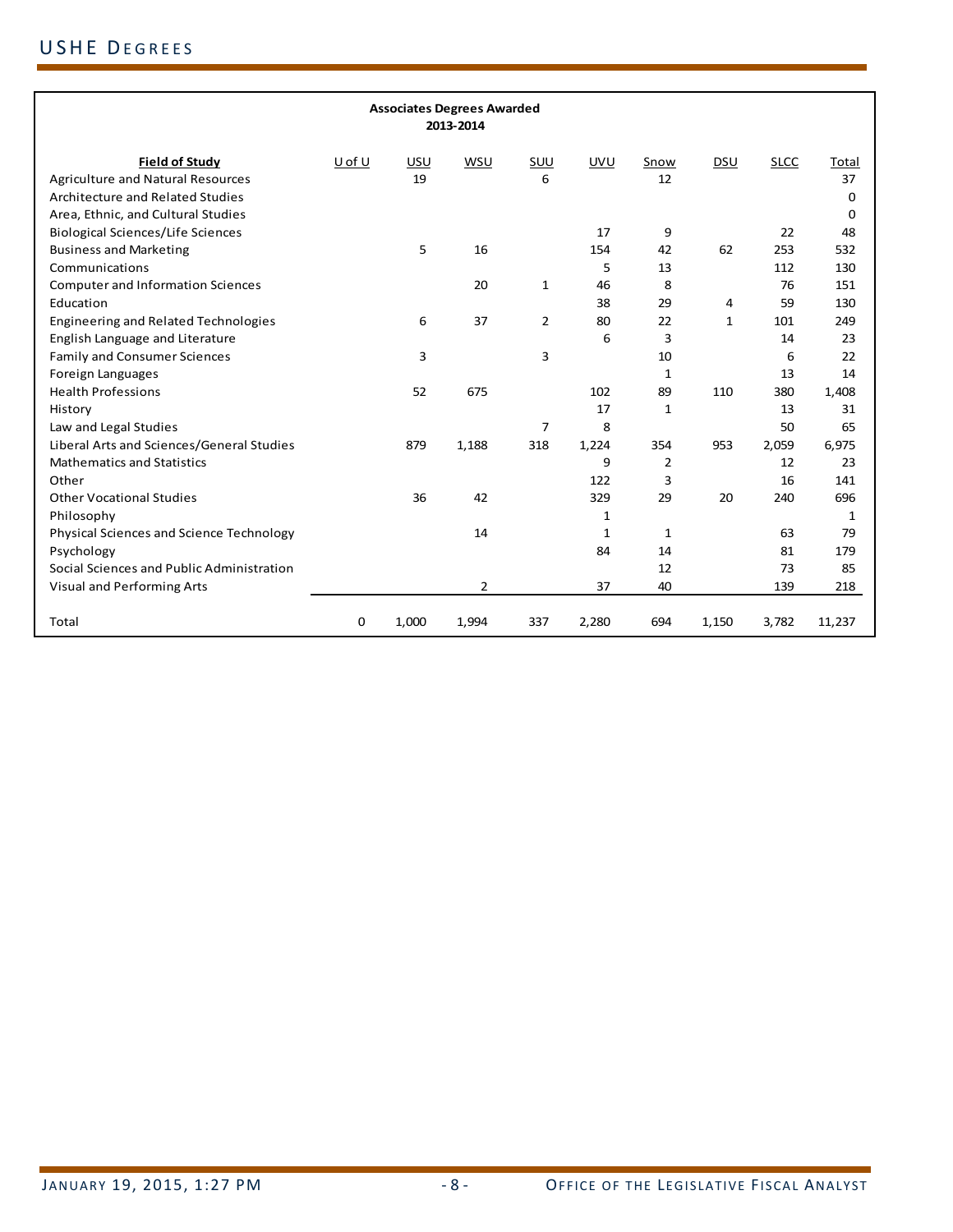| <b>Bachelors Degrees Awarded</b>          |        |       |       |     |              |                |     |             |        |
|-------------------------------------------|--------|-------|-------|-----|--------------|----------------|-----|-------------|--------|
| 2013-2014                                 |        |       |       |     |              |                |     |             |        |
|                                           |        |       |       |     |              |                |     |             |        |
| <b>Field of Study</b>                     | U of U | USU   | WSU   | SUU | <b>UVU</b>   | Snow           | DSU | <b>SLCC</b> | Total  |
| <b>Agriculture and Natural Resources</b>  | 48     | 127   |       | 16  | $\mathbf{1}$ |                |     |             | 192    |
| Architecture and Related Studies          | 46     | 41    |       |     |              |                |     |             | 87     |
| Area, Ethnic, and Cultural Studies        | 29     | 35    |       |     |              |                |     |             | 64     |
| <b>Biological Sciences/Life Sciences</b>  | 181    | 115   | 66    | 70  | 95           |                | 27  |             | 554    |
| <b>Business and Marketing</b>             | 604    | 481   | 356   | 114 | 584          |                | 97  |             | 2,236  |
| Communications                            | 401    | 70    | 60    | 47  | 134          |                | 75  |             | 787    |
| <b>Computer and Information Sciences</b>  | 174    | 110   | 110   | 14  | 166          |                | 35  |             | 609    |
| Education                                 | 75     | 516   | 230   | 179 | 320          |                | 68  |             | 1,388  |
| Engineering and Related Technologies      | 407    | 205   | 81    | 26  | 14           |                |     |             | 733    |
| English Language and Literature           | 149    | 121   | 63    | 25  | 81           |                | 28  |             | 467    |
| <b>Family and Consumer Sciences</b>       | 254    | 233   | 48    | 58  |              |                |     |             | 593    |
| Foreign Languages                         | 119    | 34    | 34    | 9   | 41           |                | 5   |             | 242    |
| <b>Health Professions</b>                 | 400    | 362   | 680   | 68  | 168          |                | 30  |             | 1,708  |
| History                                   | 79     | 38    | 27    | 23  | 29           |                | 1   |             | 197    |
| Law and Legal Studies                     |        | 21    |       |     | 24           |                |     |             | 45     |
| Liberal Arts and Sciences/General Studies |        | 71    | 43    | 27  |              |                |     |             | 141    |
| <b>Mathematics and Statistics</b>         | 70     | 25    | 13    | 5   | 7            |                |     |             | 120    |
| Other                                     | 418    | 167   |       | 26  | 163          |                | 54  |             | 828    |
| <b>Other Vocational Studies</b>           |        | 21    | 199   | 51  | 458          |                | 22  |             | 751    |
| Philosophy                                | 25     | 12    | 6     | 2   | 16           |                |     |             | 61     |
| Physical Sciences and Science Technology  | 129    | 40    | 31    | 16  | 30           |                |     |             | 246    |
| Psychology                                | 326    | 95    | 89    | 77  | 280          |                | 41  |             | 908    |
| Social Sciences and Public Administration | 812    | 466   | 157   | 53  | 84           |                |     |             | 1,572  |
| Visual and Performing Arts                | 346    | 142   | 56    | 48  | 130          | $\overline{7}$ | 26  |             | 755    |
|                                           |        |       |       |     |              |                |     |             |        |
| Total                                     | 5,092  | 3,548 | 2,349 | 954 | 2,825        | $\overline{7}$ | 509 | $\mathbf 0$ | 15,284 |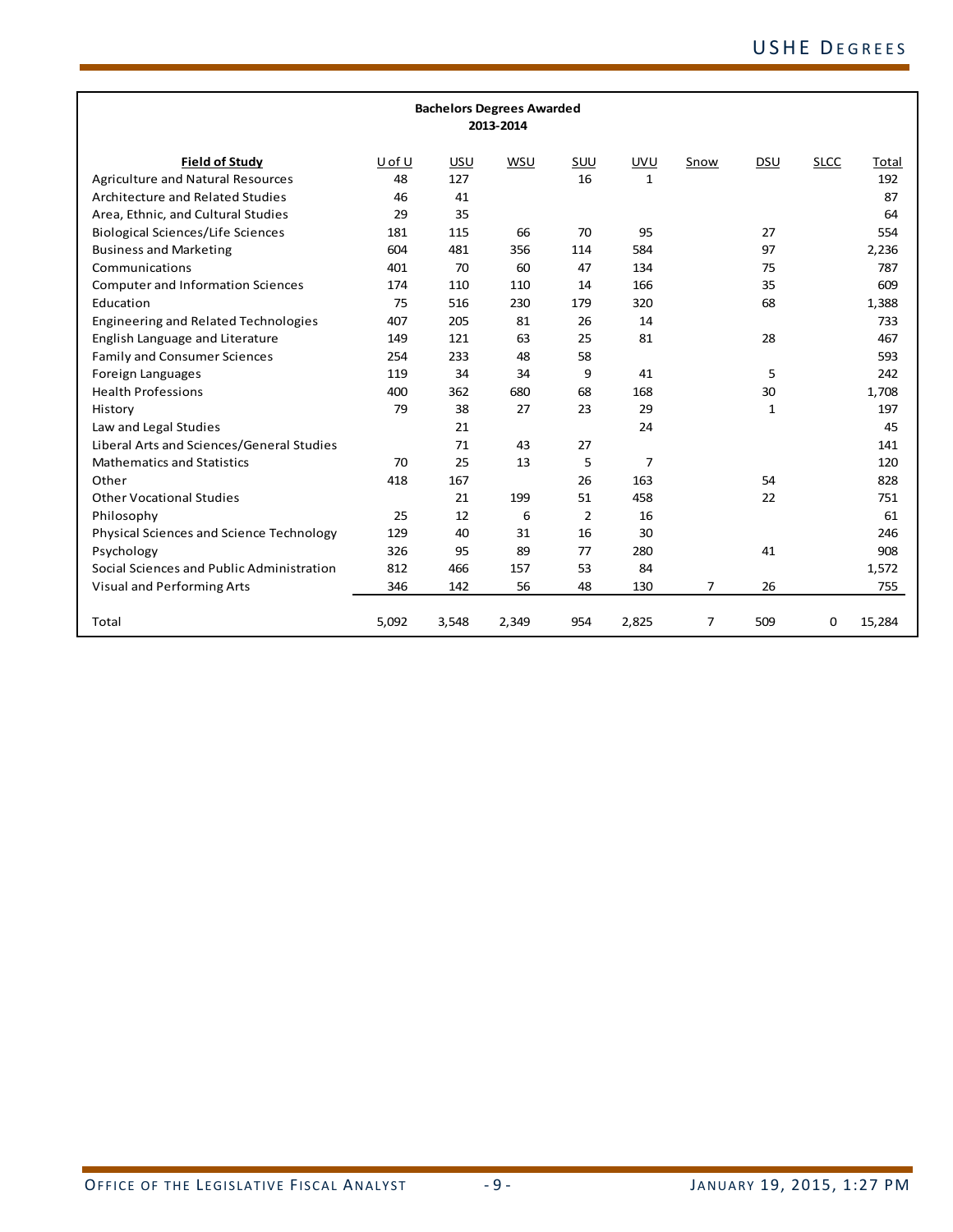| <b>Masters Degrees Awarded</b><br>2013-2014 |                |     |     |     |            |             |            |             |                |
|---------------------------------------------|----------------|-----|-----|-----|------------|-------------|------------|-------------|----------------|
| <b>Field of Study</b>                       | U of U         | USU | WSU | SUU | <b>UVU</b> | Snow        | <b>DSU</b> | <b>SLCC</b> | Total          |
| <b>Agriculture and Natural Resources</b>    |                | 43  |     |     |            |             |            |             | 43             |
| Architecture and Related Studies            | 32             | 8   |     |     |            |             |            |             | 40             |
| Area, Ethnic, and Cultural Studies          | 8              | 6   |     |     |            |             |            |             | 14             |
| <b>Biological Sciences/Life Sciences</b>    | 14             | 17  |     |     |            |             |            |             | 31             |
| <b>Business and Marketing</b>               | 455            | 279 | 115 | 85  | 39         |             |            |             | 973            |
| Communications                              | 10             |     | 23  | 19  |            |             |            |             | 52             |
| <b>Computer and Information Sciences</b>    | 114            | 35  |     |     |            |             |            |             | 149            |
| Education                                   | 84             | 179 | 32  | 110 | 11         |             |            |             | 416            |
| <b>Engineering and Related Technologies</b> | 154            | 91  |     |     |            |             |            |             | 245            |
| English Language and Literature             | $\overline{7}$ | 18  | 22  |     |            |             |            |             | 47             |
| <b>Family and Consumer Sciences</b>         | 7              | 17  |     |     |            |             |            |             | 24             |
| Foreign Languages                           | 24             |     |     |     |            |             |            |             | 24             |
| <b>Health Professions</b>                   | 270            | 80  | 72  |     | 2          |             |            |             | 424            |
| History                                     | 15             | 7   |     |     |            |             |            |             | 22             |
| Law and Legal Studies                       | $\overline{2}$ |     |     |     |            |             |            |             | 2              |
| Liberal Arts and Sciences/General Studies   | $\overline{7}$ |     |     |     |            |             |            |             | $\overline{7}$ |
| <b>Mathematics and Statistics</b>           | 43             | 11  |     |     |            |             |            |             | 54             |
| Other                                       | 69             |     |     | 11  |            |             |            |             | 80             |
| <b>Other Vocational Studies</b>             |                |     | 8   | 8   |            |             |            |             | 16             |
| Philosophy                                  | 3              |     |     |     |            |             |            |             | 3              |
| Physical Sciences and Science Technology    | 62             | 17  |     |     |            |             |            |             | 79             |
| Psychology                                  | 77             | 63  |     |     |            |             |            |             | 140            |
| Social Sciences and Public Administration   | 313            | 46  |     | 29  |            |             |            |             | 388            |
| Visual and Performing Arts                  | 53             | 10  |     | 3   |            |             |            |             | 66             |
| Total                                       | 1,823          | 927 | 272 | 265 | 52         | $\mathbf 0$ | $\Omega$   | $\mathbf 0$ | 3,339          |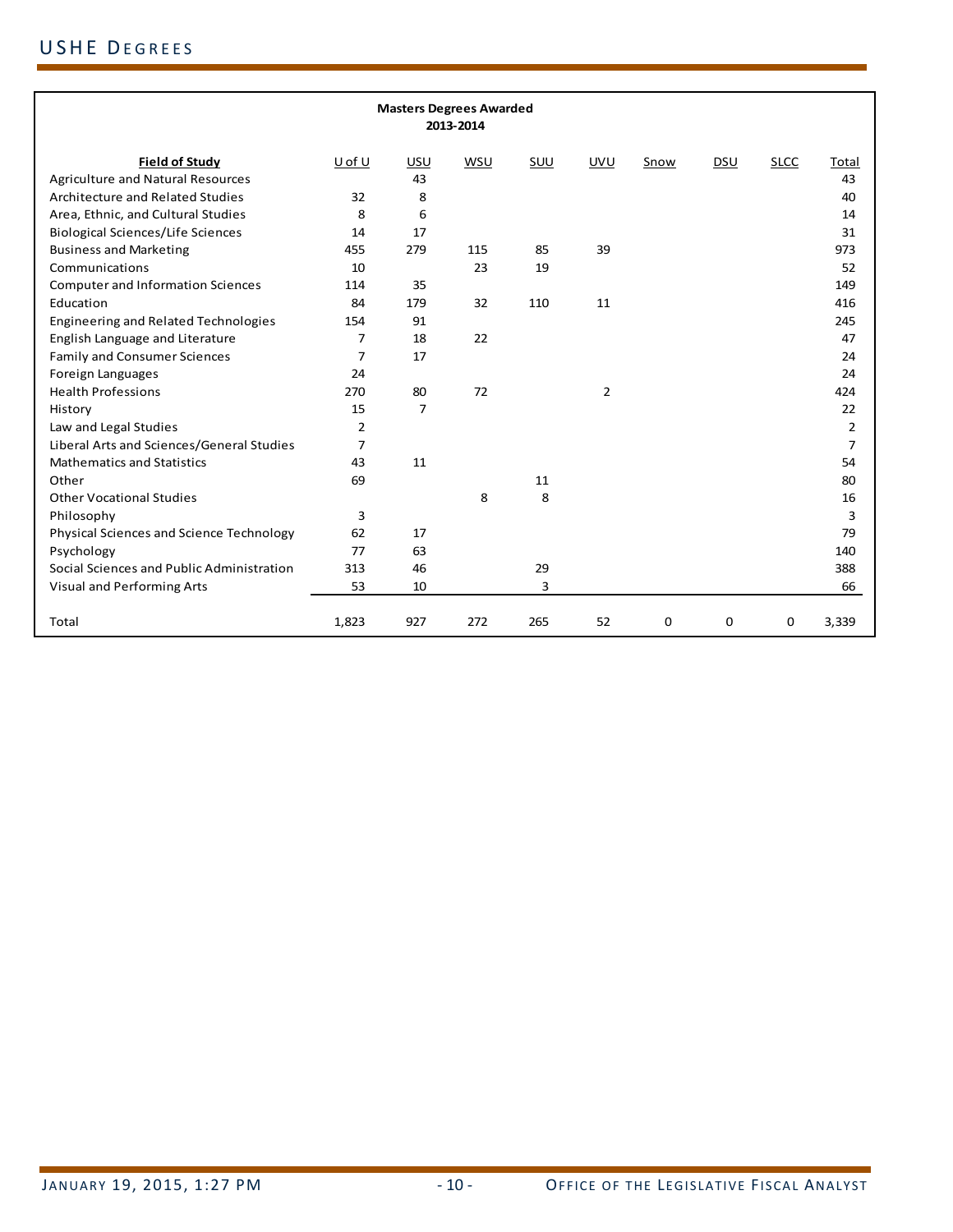| <b>Doctorate Degrees Awarded</b><br>2013-2014 |        |                |     |     |             |             |             |             |          |
|-----------------------------------------------|--------|----------------|-----|-----|-------------|-------------|-------------|-------------|----------|
| <b>Field of Study</b>                         | U of U | USU            | WSU | SUU | <b>UVU</b>  | Snow        | DSU         | <b>SLCC</b> | Total    |
| <b>Agriculture and Natural Resources</b>      |        | 6              |     |     |             |             |             |             | 6        |
| Architecture and Related Studies              |        |                |     |     |             |             |             |             | 0        |
| Area, Ethnic, and Cultural Studies            | 1      |                |     |     |             |             |             |             | 1        |
| <b>Biological Sciences/Life Sciences</b>      | 48     | 18             |     |     |             |             |             |             | 66       |
| <b>Business and Marketing</b>                 | 10     |                |     |     |             |             |             |             | 10       |
| Communications                                | 6      |                |     |     |             |             |             |             | 6        |
| <b>Computer and Information Sciences</b>      | 19     | 4              |     |     |             |             |             |             | 23       |
| Education                                     | 14     | 22             |     |     |             |             |             |             | 36       |
| Engineering and Related Technologies          | 61     | 22             |     |     |             |             |             |             | 83       |
| English Language and Literature               | 7      | $\overline{2}$ |     |     |             |             |             |             | 9        |
| <b>Family and Consumer Sciences</b>           |        | 4              |     |     |             |             |             |             | 4        |
| Foreign Languages                             | 4      |                |     |     |             |             |             |             | 4        |
| <b>Health Professions</b>                     | 34     | $\mathbf{1}$   |     |     |             |             |             |             | 35       |
| History                                       | 1      |                |     |     |             |             |             |             | 1        |
| Law and Legal Studies                         |        |                |     |     |             |             |             |             | 0        |
| Liberal Arts and Sciences/General Studies     |        |                |     |     |             |             |             |             | $\Omega$ |
| <b>Mathematics and Statistics</b>             | 8      | 5              |     |     |             |             |             |             | 13       |
| Other                                         | 12     |                |     |     |             |             |             |             | 12       |
| <b>Other Vocational Studies</b>               |        |                |     |     |             |             |             |             | 0        |
| Philosophy                                    | 5      |                |     |     |             |             |             |             | 5        |
| Physical Sciences and Science Technology      | 35     | 11             |     |     |             |             |             |             | 46       |
| Psychology                                    | 23     | 11             |     |     |             |             |             |             | 34       |
| Social Sciences and Public Administration     | 25     | 3              |     |     |             |             |             |             | 28       |
| Visual and Performing Arts                    | 17     |                |     |     |             |             |             |             | 17       |
| Total                                         | 330    | 109            | 0   | 0   | $\mathbf 0$ | $\mathbf 0$ | $\mathbf 0$ | $\mathbf 0$ | 439      |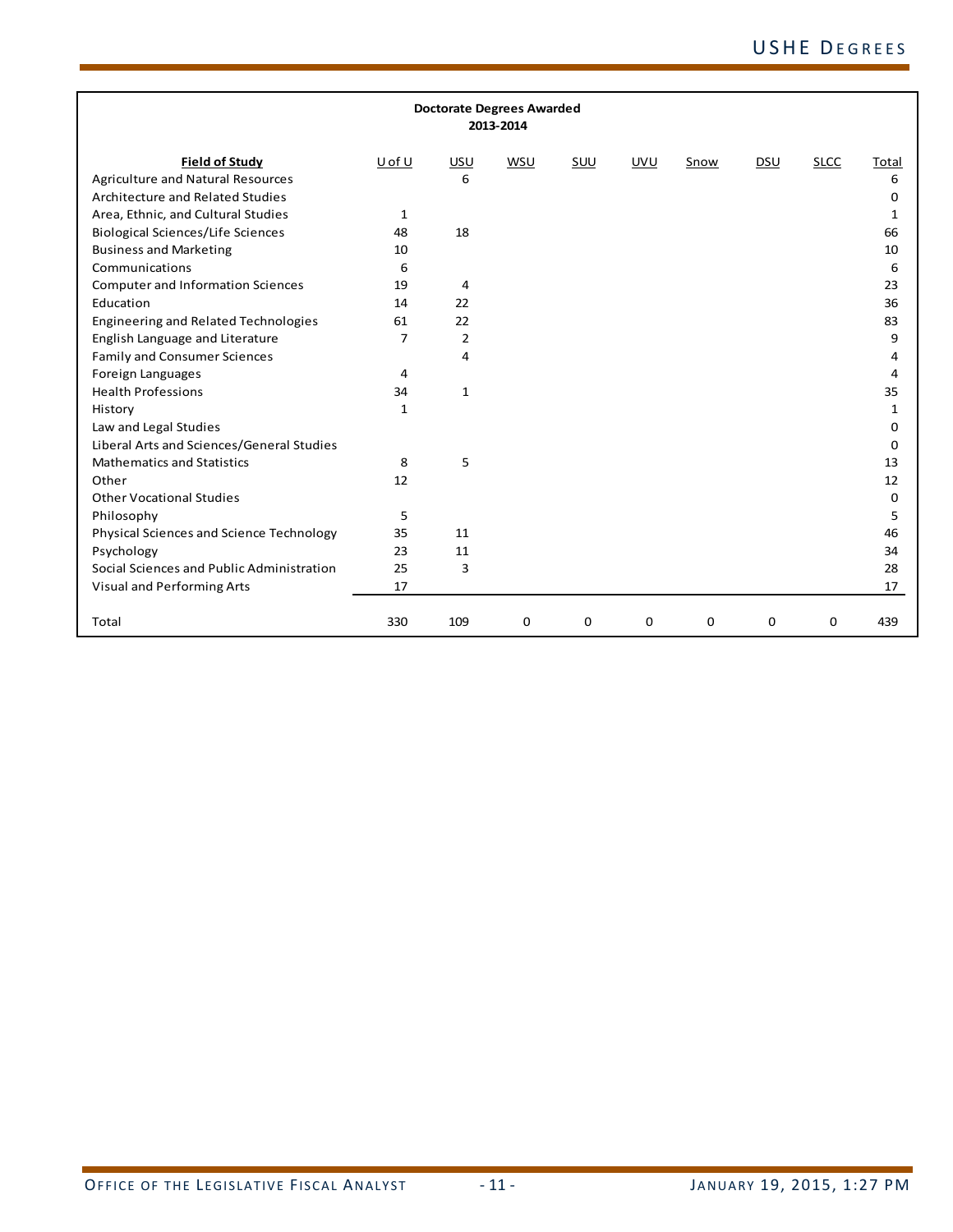| <b>First Professional Degrees Awarded</b><br>2013-2014                         |        |     |            |     |            |      |             |             |          |
|--------------------------------------------------------------------------------|--------|-----|------------|-----|------------|------|-------------|-------------|----------|
| <b>Field of Study</b>                                                          | U of U | USU | <b>WSU</b> | SUU | <b>UVU</b> | Snow | DSU         | <b>SLCC</b> | Total    |
| <b>Agriculture and Natural Resources</b>                                       |        |     |            |     |            |      |             |             | $\Omega$ |
| Architecture and Related Studies                                               |        |     |            |     |            |      |             |             | 0        |
| Area, Ethnic, and Cultural Studies                                             |        |     |            |     |            |      |             |             | 0        |
| <b>Biological Sciences/Life Sciences</b>                                       |        |     |            |     |            |      |             |             | 0        |
| <b>Business and Marketing</b>                                                  |        |     |            |     |            |      |             |             | 0        |
| Communications                                                                 |        |     |            |     |            |      |             |             | O        |
| <b>Computer and Information Sciences</b>                                       |        |     |            |     |            |      |             |             | 0        |
| Education                                                                      |        |     |            |     |            |      |             |             | O        |
| Engineering and Related Technologies                                           |        |     |            |     |            |      |             |             | 0        |
| English Language and Literature                                                |        |     |            |     |            |      |             |             | 0        |
| <b>Family and Consumer Sciences</b>                                            |        |     |            |     |            |      |             |             | U        |
| Foreign Languages                                                              |        |     |            |     |            |      |             |             | 0        |
| <b>Health Professions</b>                                                      | 256    | 6   |            |     |            |      |             |             | 262      |
| History                                                                        |        |     |            |     |            |      |             |             | 0        |
| Law and Legal Studies                                                          | 125    |     |            |     |            |      |             |             | 125      |
| Liberal Arts and Sciences/General Studies<br><b>Mathematics and Statistics</b> |        |     |            |     |            |      |             |             | $\Omega$ |
| Other                                                                          |        |     |            |     |            |      |             |             | 0<br>O   |
| <b>Other Vocational Studies</b>                                                |        |     |            |     |            |      |             |             | 0        |
| Philosophy                                                                     |        |     |            |     |            |      |             |             | 0        |
| Physical Sciences and Science Technology                                       |        |     |            |     |            |      |             |             | o        |
| Psychology                                                                     |        |     |            |     |            |      |             |             | 0        |
| Social Sciences and Public Administration                                      |        |     |            |     |            |      |             |             | 0        |
| Visual and Performing Arts                                                     |        |     |            |     |            |      |             |             | 0        |
|                                                                                |        |     |            |     |            |      |             |             |          |
| Total                                                                          | 381    | 6   | 0          | 0   | 0          | 0    | $\mathbf 0$ | 0           | 387      |